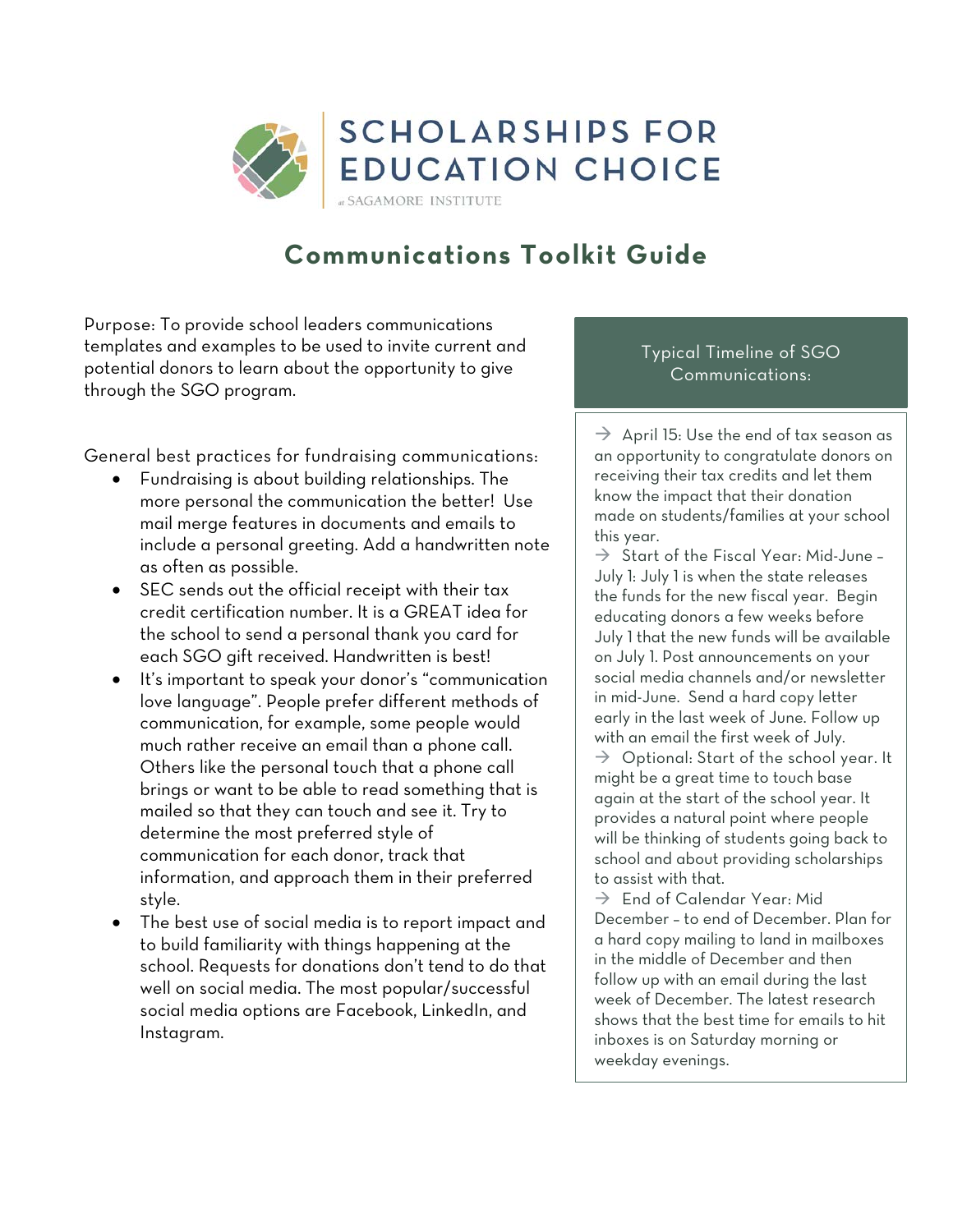Fundraising and communications can feel a little daunting. It's hard to know where to start. We suggest that you start with those who already believe in what the school is doing. Here is a list of the best places to start:

- Previous donors to the SGO program
- Members of the board
- Grandparents or alumni
- Accountants, financial planners, and wealth advisors in your community.

We have also come across some misconceptions that might help you prioritize who to communicate with:

- It is a misconception that business donors are going to provide a lot of support. We do not receive very many gifts directly from businesses. Gifts almost always come through an individual donor who may be a business owner. Smaller businesses run their taxes through the individual business owner's personal tax return and larger businesses don't typically need the tax credits.
- We have had very limited success with setting up a booth or making a general announcement at a Grandparents day event. Grandparents are a great segment to communicate with, but we have found that presenting them with the opportunity at Grandparents day doesn't always work well, particularly in a large venue. An alternative that we have seen work is having a smaller side meeting specifically marketed as an opportunity to learn more about giving through the SGO.
- Parents are not typically the best audience to encourage to give. It is a good idea to educate the parents at your school about the SGO giving opportunity but be aware that most parents may not be able to provide support to the school beyond paying their tuition and fees. There may be some parents who are in a financial position to give, and others may have friends or relatives who could donate, so enlisting parents as advocates for the school and the SGO program is in your best interest.
- Another big misconception is that people feel like it's too complicated for them to explain. It's not! Give it a try and direct them to us if they ask a question you can't answer. Always encourage donors to check with their financial advisor for specific tax related questions – we always say that too! Here is a general outline of how to make an announcement or quick explanation of the SGO program. This is an outline so that you can make the words your own! Below you will find several other options for helping to solidify your "SGO pitch".
	- o Say that you would like to provide a quick explanation of a wonderful opportunity.
	- o Tax credit scholarships (or SGOs stands for Scholarship Granting Organization) are available for students of lower and middle incomes who attend this school.
		- For example, a family of 4 can be making \$95,000 and still qualify.
	- o The scholarships are funded by generous donors.
	- o When a donor gives toward a tax credit scholarship the donor can claim half of the amount given as a CREDIT on their Indiana state taxes.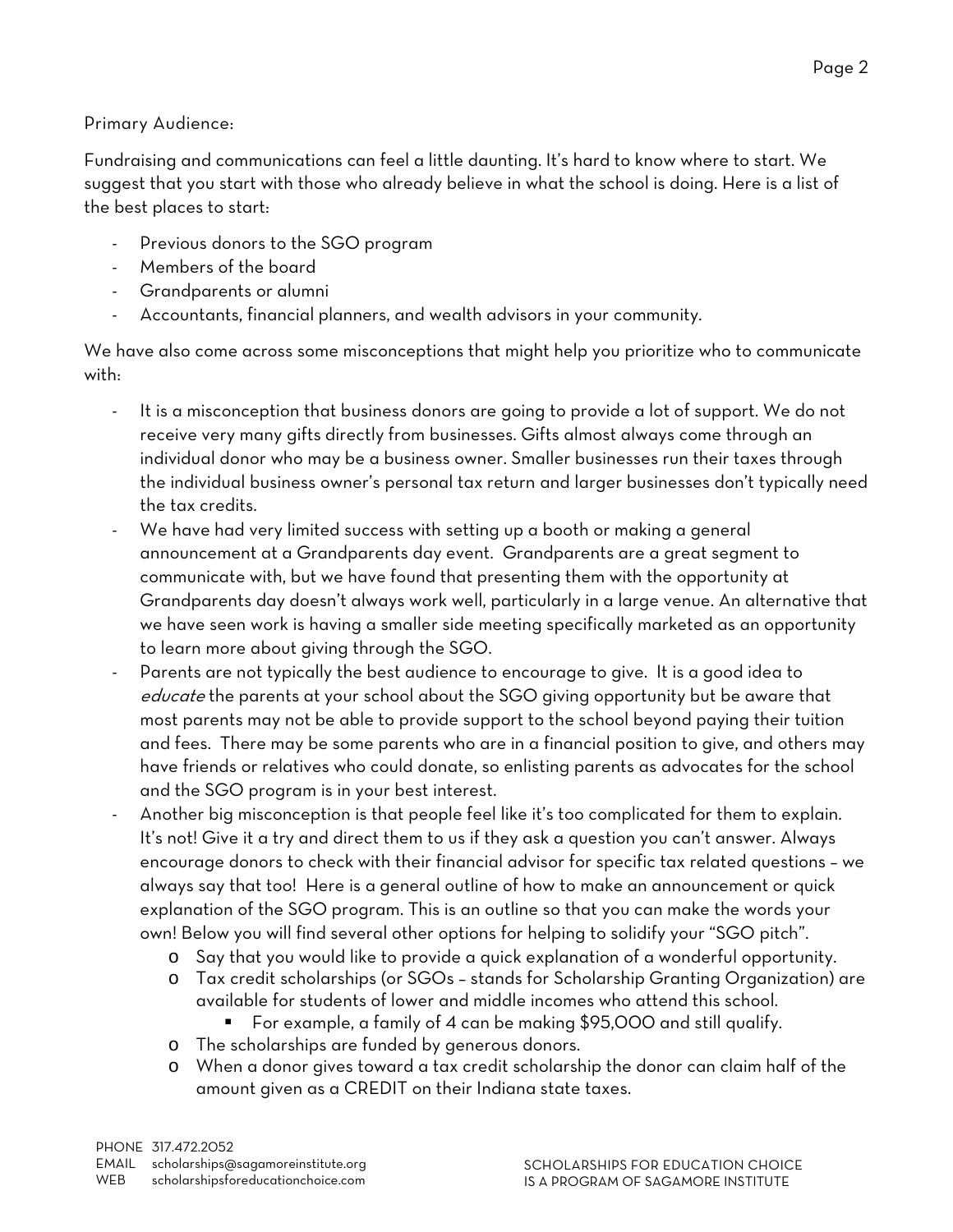#### Building a Case for Support:

A core case statement contains four key elements.

- 1. Cause Why does the school exist? What must be accomplished? When making your case, you can state the problem that exists and why it exists. For example, you can make a statement like: Every day there are parents who are unable to send their children to the school of their choice because they can't afford it.
- 2. Organization/School Who are you, what do you do and where? Pull some words directly from the school's mission statement. For example, you can make a statement like this: Crossroads Academy is a neighborhood school committed to inspiring the minds and hearts of our students; equipping them to embrace cultural, economic, and racial diversity; and empowering them to love and serve in community.
- 3. Impact What impact are you having? How can you prove it works? Your case should demonstrate the progress you are making toward achieving the school mission statement. For example, you can make a statement like: Since starting the scholarship program in 2012, there have been 230 students who together received over \$250,000 in scholarships to make it possible for them to attend Crossroads. Several of those scholarship recipients have graduated and gone on to college or a career.
- 4. Invitation Why and how should others get involved? Your case should include an invitation to DO something. For example, you can help provide a scholarship for an income eligible student to attend Crossroads. You may claim 50% of your donation as an Indiana state tax credit. You can give by writing a check, donating online through a checking account or credit card, or gifting non-cash assets (stocks).

Using social media to communicate? Refer to this guide for image sizes on various platforms: <https://blog.hubspot.com/marketing/ultimate-guide-social-media-image-dimensions-infographic>

#### Helpful Resources:

- o Christian organizations may find Henri Nouwen's Spirituality of Fundraising useful.
- o In Building a StoryBrand, author Donald Miller invites readers to think of marketing and messaging as story-telling. Miller identifies seven elements found in every story:
	- 1. A Character
	- 2. Has a Problem
	- 3. And Meets a Guide
	- 4. Who Gives Them a Plan
	- 5. And Calls Them to Action
	- 6. That Helps Them Avoid Failure
	- 7. And Ends in a Success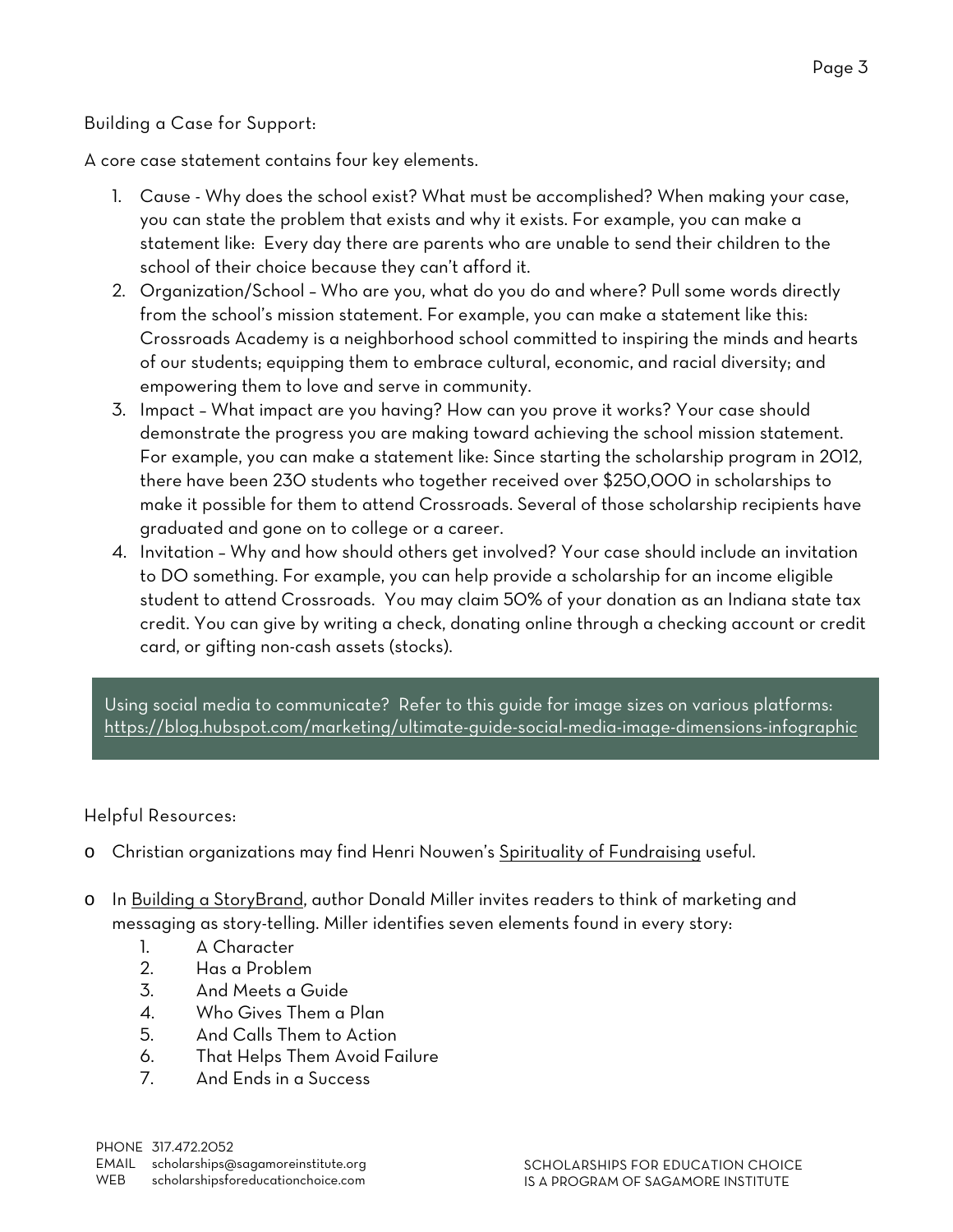We recommend you read the book with your team and create some succinct and clear language around the SGO program. Here's an example of what this could look like for a school:

- 1. An SGO Donor is the main character and they want to be generous in order to make a difference and transform a life.
- 2. The donor is stirred by the fact that because a family has limited funds, they don't have a choice or control over their child's education. Parents feel hopeless and powerless. Every child should be able to attend the school that best meets their needs and the values of the parents.
- 3. The donor meets a guide a school representative or another donor who is reaching out to their circle of friends.
- 4. The guide can spell out the basics of the program. Donors provide scholarships for

## TOOLKIT CONTENTS:

- $\rightarrow$  Sample Year End Communications
- $\rightarrow$  Sample April 15 Email
- $\rightarrow$  Sample July 1 Communications
- $\rightarrow$  Sample Back to School Letter
- $\rightarrow$  Sample Bulletin/Newsletter
- $\rightarrow$  Sample Letter to new potential donor
- $\rightarrow$  Donor Trifold (customize to be school specific)
- $\rightarrow$  Donor Video
- $\rightarrow$  Samples from schools

[https://scholarshipsforeducationchoice.com/f](https://scholarshipsforeducationchoice.com/forms/communications-toolkit/) [orms/communications-toolkit/](https://scholarshipsforeducationchoice.com/forms/communications-toolkit/)

income eligible students and claim 50% of their donation as an Indiana state tax credit.

5. People can give by writing a check, donating online through a checking account our credit card, or gift non-cash assets (stocks).

6. They avoid having parents who couldn't provide what they knew was the right thing for their child.

7. End success: Kids who are learning, donors who are playing a greater role than they thought they could, and grateful parents.

#### What SEC can do to help:

- Suggest, review, and edit any communications pieces.
- Answer donor questions or concerns.
- Provide donor reports the most helpful are donor SYBNT (gave Some Year But Not This Year) and LYBNT (gave Last Year But Not This Year) reports. Most previous donors recognize the leverage that can happen when they give through the SGO and would love to have the opportunity to give again. They may just need to be reminded.
- There have been times, particularly with major givers, where a donor may want to talk to another previous donor about their experience and the benefits. We would be happy to make that connection.
- If a donor has any problems claiming their tax credit on their state income taxes, PLEASE contact us and let us help resolve it. Our contact at the DOR is very responsive to any issues that arise and can usually clear things up the same day. We don't want a donor to potentially get frustrated by trying to handle it through one of the branch offices where they